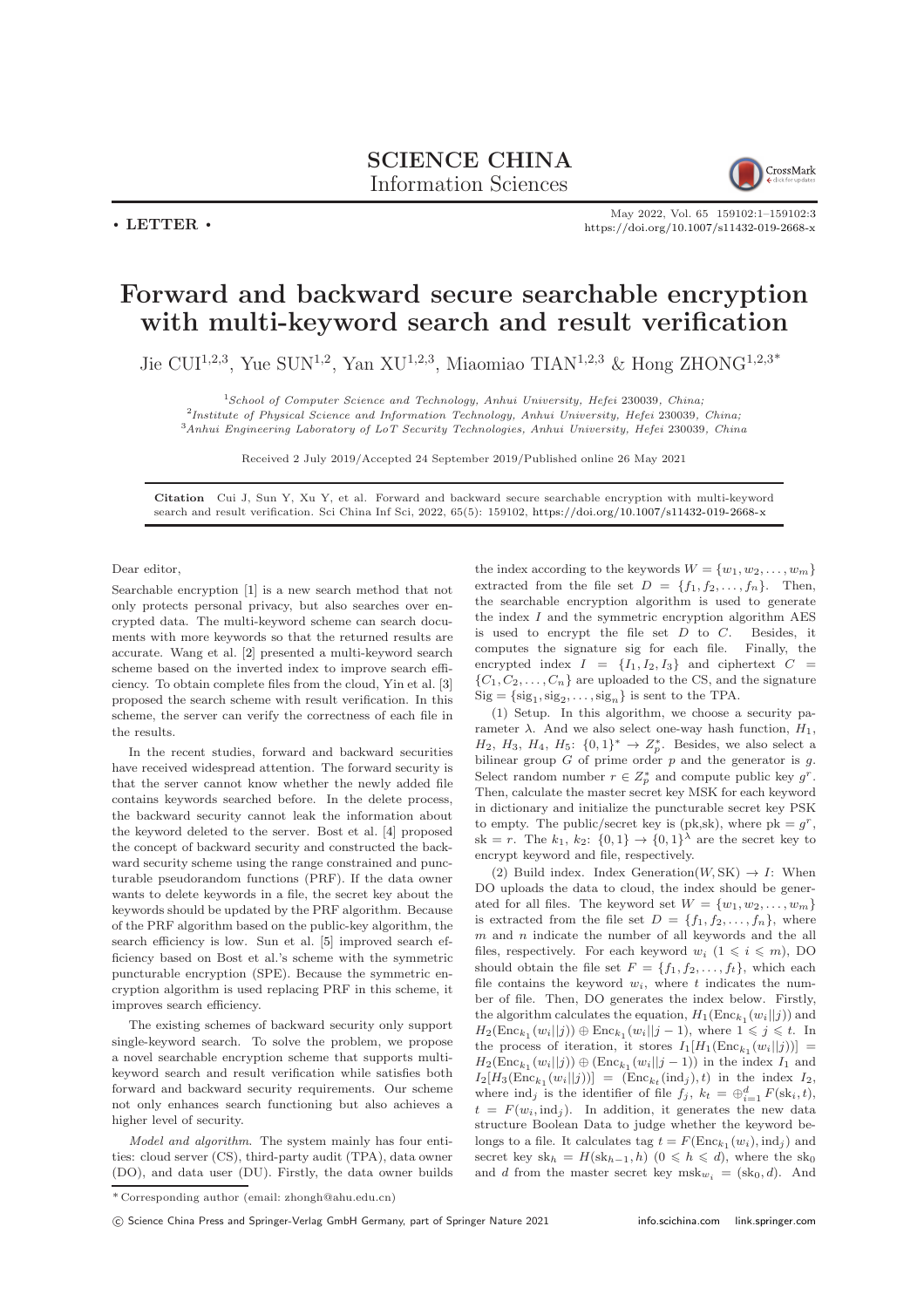<span id="page-1-0"></span>

Figure 1 (Color online) (a) Comparison of related schemes; (b) search time VS the number of documents.

with t and  $sk_h$ , it can compute  $v, v = \bigoplus_{h=0}^d F(sk_h, t)$ . It stores  $I_3[H_4(v)] = \text{true} \oplus v$  in the index  $I_3$ .

(3) Generate query trapdoor. When the data user (DU) wants to search for file in the cloud with keywords  $\Delta =$  $\{w_1, w_2, \ldots, w_t\}$ , the trapdoor should be computed. First, DU obtains the access permission from DO. Second, DU chooses a center keyword w from the  $\Delta$ , and obtains the count  $i$  of  $w$  from DO, in which  $i$  is the number of file that contains the keyword w. DU calculates  $e' = \text{Enc}_{k_1}(w_1||i)$ , where assume  $w_1$  is the center keyword. Third, DU uses the symmetric key  $k_1$  to encrypt each keyword in  $\Delta$ ,  $e_i$  =  $\text{Enc}_{k_1}(w_j)$   $(2 \leq j \leq t)$ , and gets the master secret key msk for each search keyword from DO. Next, the algorithm outputs the trapdoor. Finally, DU sends the  $T<sub>∆</sub>$  to CS.

(4) Search process. When CS receives the trapdoor  $T\Delta$ from DU, CS will perform the search algorithm. First,  $CS$  uses the  $e'$  to find all address of ciphertext in index  $I_2$ , and computes the equation as  $Enc_{k_1}(w_1||i -$ 1) =  $I_1[H_1(\text{Enc}_{k_1}(w_1||i))] \oplus H_2(\text{Enc}_{k_1}(w_1||i)),$  where  $e'$  =  $Enc_{k_1}(w_1||i)$ . In the process, CS can get the all address about keyword  $w_1$  in  $I_2$ , and utilize the address to get all ciphertext  $(e, t) = I_2[H_3(\text{Enc}_{k_1}(w_1||j))]$   $(1 \leq j \leq i)$ , where the *i* is the number of file that contains the keyword  $w_1$ . Then, CS computes the k with  $t, k = \bigoplus F_{i=1}^l$ . Eval $(\text{psk}_i, t) \oplus$  $\bigoplus_{j=l}^d F(\text{sk}_j, t)$ . And CS uses the secret key k to decrypt e with symmetric encrypt algorithm, ind =  $\text{Dec}_k(e)$ , and saves identifier ind in Res in which the file contains the keyword  $w_1$ . Finally, all files are contained in Res, which includes the search keyword  $w_1$ . For each  $\text{ind}_i(1 \leq i \leq ||\text{Res}||)$  in Res, CS calculates the tag t and hash value v,  $t = F(e_i, \text{ind}_i)$ and  $v = \bigoplus_{s=1}^{l} F \text{Eval}(\text{psk}_{e_{j_s}}, t) \oplus \bigoplus_{m=l}^{d} F(\text{sk}_{e_{j_m}}, t)$ , where e is from the trapdoor  $T_{\Delta}$ , the puncturable secret key psk is from the PSK in cloud, and the master secret key msk is from the trapdoor,  $2 \leq i \leq t$ . In the process, the each pair ind and  $e$  can get  $t$  to calculate the value  $v$ . Then, CS gets a vable b with v,  $b = I_3[H_4(v)] \oplus v$ . If b is true, it indicates the file  $f_i$  containing the keyword  $w_i$ . Otherwise, or not. In the process, when a file contains all search keywords in  $T_{\Delta}$ , it will be retained in Res. Finally, CS finds the ciphertext over the database by the identifier in Res. In the end, CS sends CT to TPA.

(5) Verification. The result CT will be checked by the TPA before it is returned to DU. When TPA receives the CT from CS, it will check the integrality of files in CT. For each file  $C_i$  in CT, CS calculates the equation:

$$
e(\text{sig}_i, g) = e(H_5(\text{ind}_i) \cdot g^{H_5(C_i)}, \text{pk}),
$$

where  $q$  is the generator, pk is the public key. If the equation holds, the file  $C_i$  is complete and saved in CT. Otherwise, TPA will discard the file  $C_i$  from CT. In the end, TPA sends the CT to the DU.

(6) Update process. Add Data: DO wants to add the data into the cloud. First, DO will generate the sub-index  $I' = \{I'_1, I'_2, I'_3\}$  with the algorithm of index generation. Then, DO uses AES and signature algorithm to compute  $C$  and sig, respectively. Finally, DO sends the index  $I'$ , ciphertext C to CS and signature sig to TPA.

Delete Data: DO wants to delete the data that is  $(w, \text{ind}_i)$ from the file  $f_i$ , where file  $f_i$  contains the keyword w. DO uses the symmetric puncturable encryption (SPE) algorithm to puncture the secret key of keyword w. First, DO calculates the tag  $t = F(\text{Enc}_{k_1}(w), \text{ind}_i)$  for the deleted keyword. Then, DO uses the tag  $t$  to calculate the punctured key  $psk = F.Punc(sk, t)$ , where the F.Punc is the puncture algorithm and the sk is the secret key of the keyword  $w$  from  $MSK[w]$ . Finally, DO sends the psk to CS.

We choose the request for comments as the file set. In our experiment, we select 9000 files from the file set RFC with 5000 keywords. Each file extracts the keyword from 90 to 120. The programming language is Java 7 and the machine is Windows 7 system 64 with an Intel Core i5-4440 CPU (3.10 GHz, 8 GB RAM). In the experiment, we use the AES algorithm as the CPA secure symmetric encryption algorithm and the SHA-256 as the hash function. The search time is shown in Figure [1\(](#page-1-0)b). Our scheme has the fewest time than that of the related scheme. Because our scheme uses the two-stage index to search documents in the search process, it reduces the search on documents that cannot contain the search keywords to achieve optimal search efficiency. The search complexity is  $O(r)$ , which r is the number of files containing the search keywords. In Wang et al.'s scheme, the server searches files on the entire file set. The search complexity is  $O(n)$ . In Wu et al.'s scheme [\[6\]](#page-2-6), the search based on the tree index improves search efficiency. The search efficiency is  $O(log n)$ .

Conclusion. In this study, we proposed a novel forward and backward secure symmetric search encryption (SSE) scheme that supports multi-keyword searches and result verification. Compared to existing schemes, the proposed scheme is more practical in terms of its application. In addition, the scheme supports a result verification process, which can discard useless results and increase the utilization rate of the network. During the search process, the data user receives files that are complete and precise, which